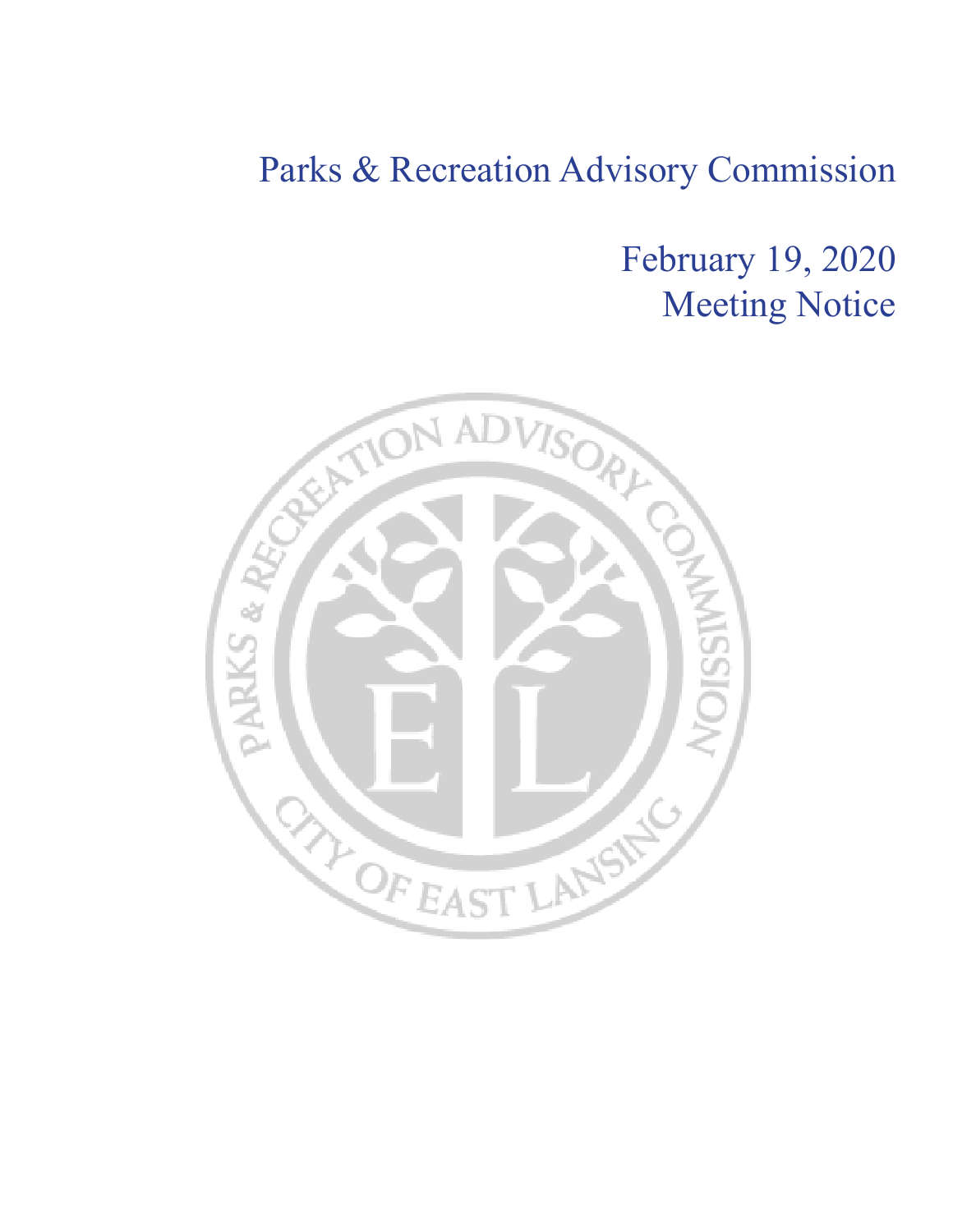

Quality Services for a Quality Community

### **Meeting Notice**

#### **MEMBERS**

Pam Weil, Chair Charles Overbey, Vice Chair EJ Buss Merle Heidemann Jon Novello Alex Smith

> **City Countcil Liaison** Jessy Gregg

> > **Staff Liaison** Tim McCaffrey (517) 319-6867

**City of East Lansing DEPARTMENT OF PARKS, RECREATION AND ARTS** 410 Abbot Road East Lansing, MI 48823

> (517) 337-1731 www.cityofeastlansing.com

**City of East Lansing Parks and Recreation Advisory Commission Meeting** 

**Wednesday, February 19, 2020** 

7:00 P.M. East Lansing Hannah Community Center 819 Abbot Road Room 211

The City of East Lansing will provide reasonable accommodations, such as interpreters for the hearing impaired and audio tapes of printed materials being considered at this meeting, upon notice to the City of East Lansing prior to a meeting. Individuals with disabilities requiring reasonable accommodations or services please write or call:

> Department of Parks, Recreation and Arts 410 Abbot Road East Lansing, MI 48823 517-319-6809 TDD 1-800-649-3777

Department of Parks, Recreation and Arts February 14, 2020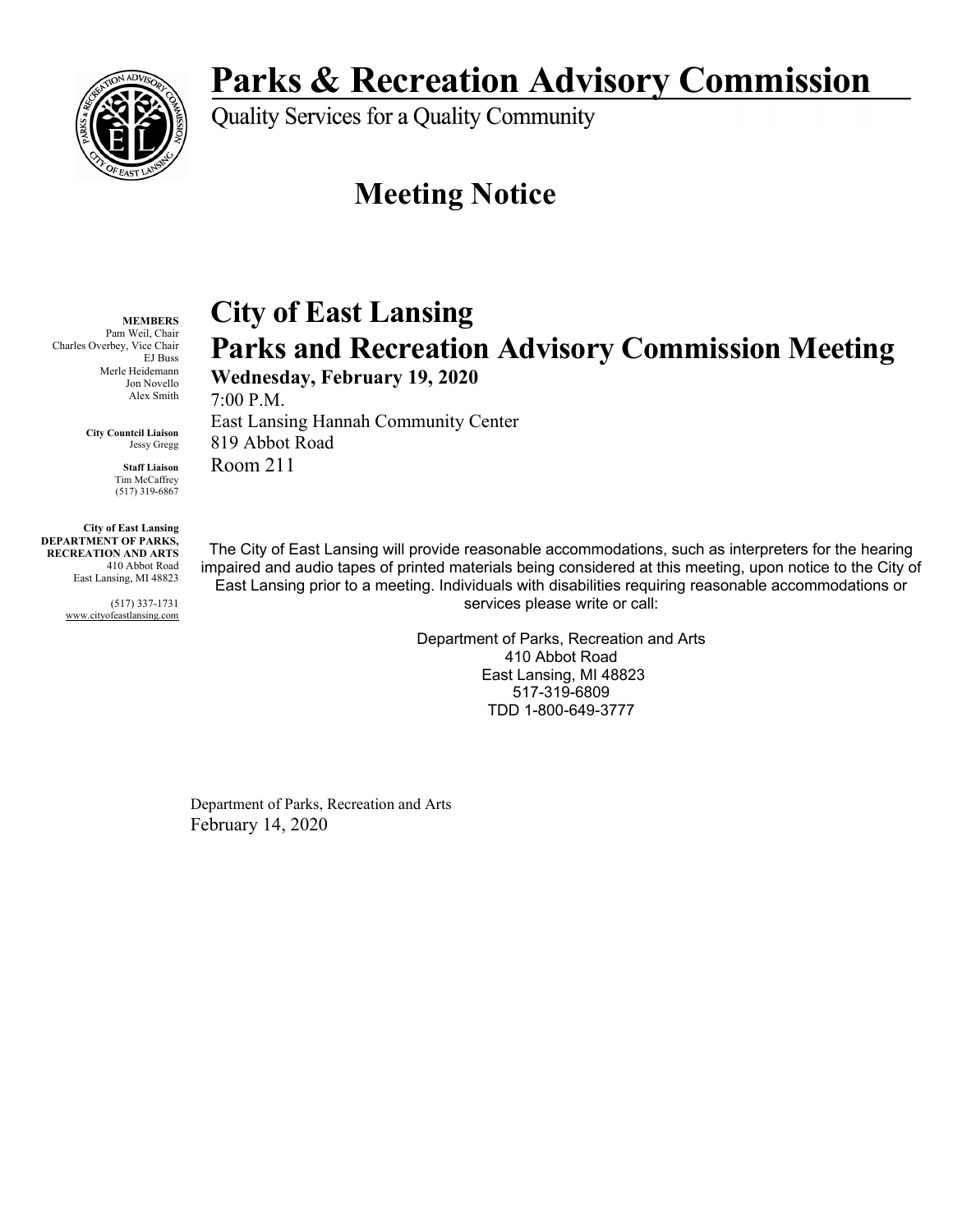February 19, 2020 Agenda

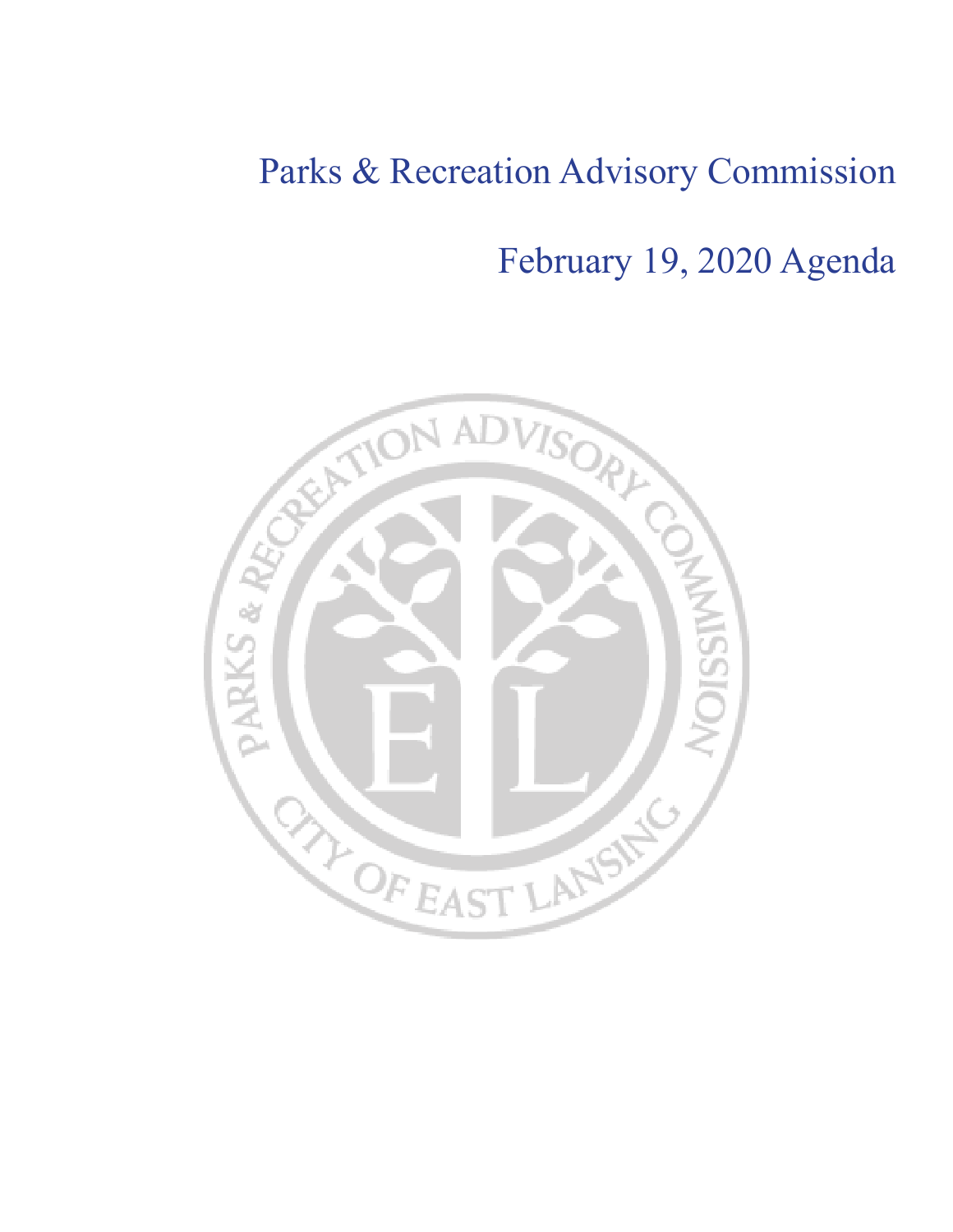

#### **MEMBERS**

Pam Weil, Chair Charles Overbey, Vice Chair EJ Buss Merle Heidemann Jon Novello Alex Smith

> **City Council Liaison** Jessy Gregg

> > **Staff Liaison** Tim McCaffrey (517) 319-6867

**City of East Lansing DEPARTMENT OF PARKS, RECREATION AND ARTS** 410 Abbot Road East Lansing, MI 48823

> (517) 337-1731 www.cityofeastlansing.com

# **Parks & Recreation Advisory Commission**<br>Quality Services for a Quality Community

### **AGENDA**

| February 19, 2020       |
|-------------------------|
| 7:00 P.M.               |
| Hannah Community Center |
| 819 Abbot Rd            |
| Room 211                |

| 1) | Call to Order                                                 |              |  |  |  |  |  |
|----|---------------------------------------------------------------|--------------|--|--|--|--|--|
| 2) | Roll Call                                                     |              |  |  |  |  |  |
| 3) | Approval of January 15, 2020 Minutes                          | Attachment   |  |  |  |  |  |
| 4) | Approval of February 19, 2020 Agenda                          | Attachment   |  |  |  |  |  |
| 5) | Introduction of Alex Smith, New Commission Member             |              |  |  |  |  |  |
| 6) | Public Comment                                                |              |  |  |  |  |  |
| 7) | <b>Business Items</b><br>2020 NRTF Grant Recommendation<br>a) | Presentation |  |  |  |  |  |
|    | 2020 MDNR Recreation Passport Grant Recommendation<br>b)      | Presentation |  |  |  |  |  |
|    | 2019 Parks and Recreation Agency Benchmarks<br>c)             | Presentation |  |  |  |  |  |
|    | Trust for Public Lands Parks Score Ranking<br>d)              | Presentation |  |  |  |  |  |
| 8) | Staff Communications - Director's Report                      |              |  |  |  |  |  |
| 9) | <b>Commissioner Communications</b>                            |              |  |  |  |  |  |
|    | 10) Adjourn                                                   |              |  |  |  |  |  |
|    |                                                               |              |  |  |  |  |  |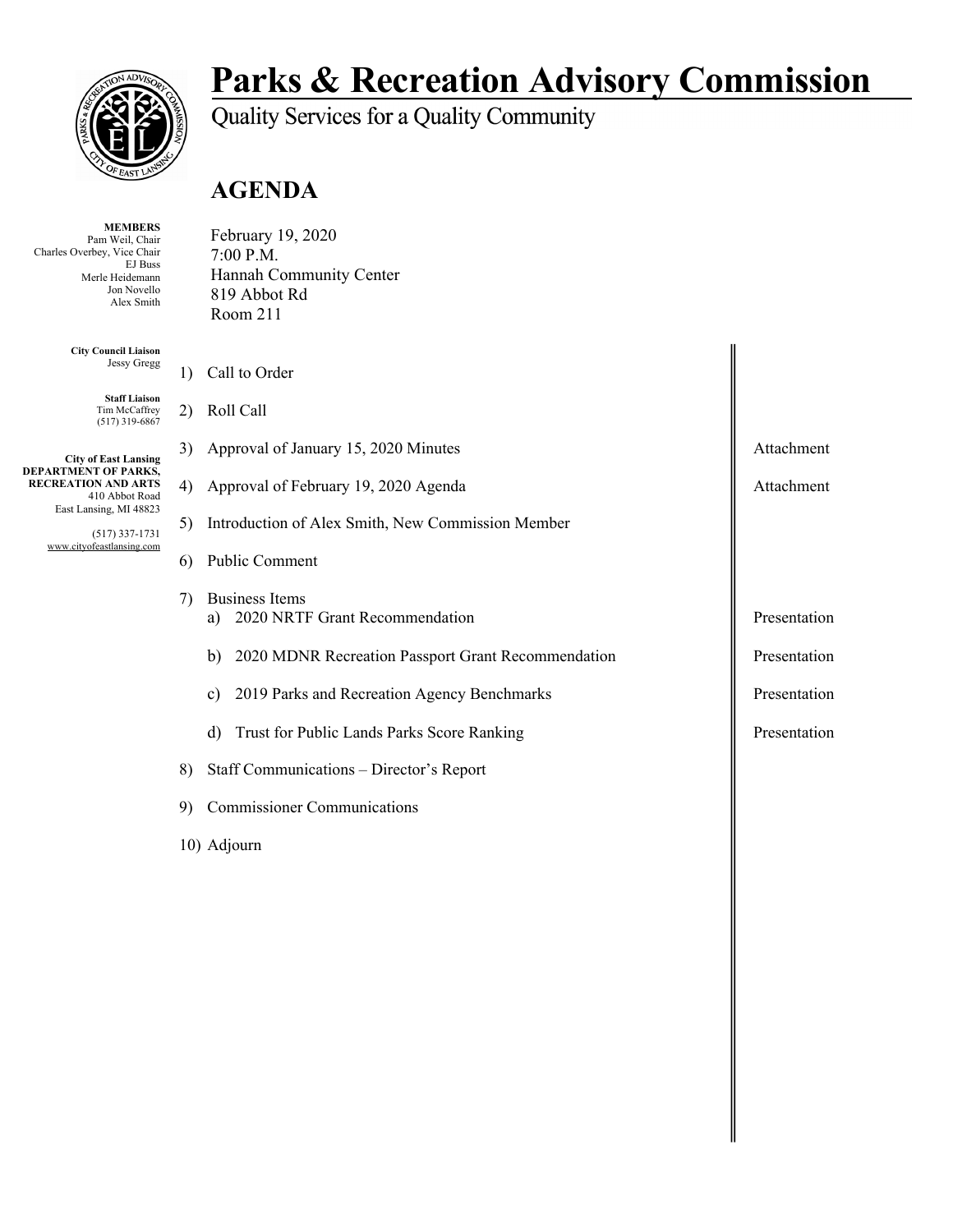January 15, 2020 Minutes

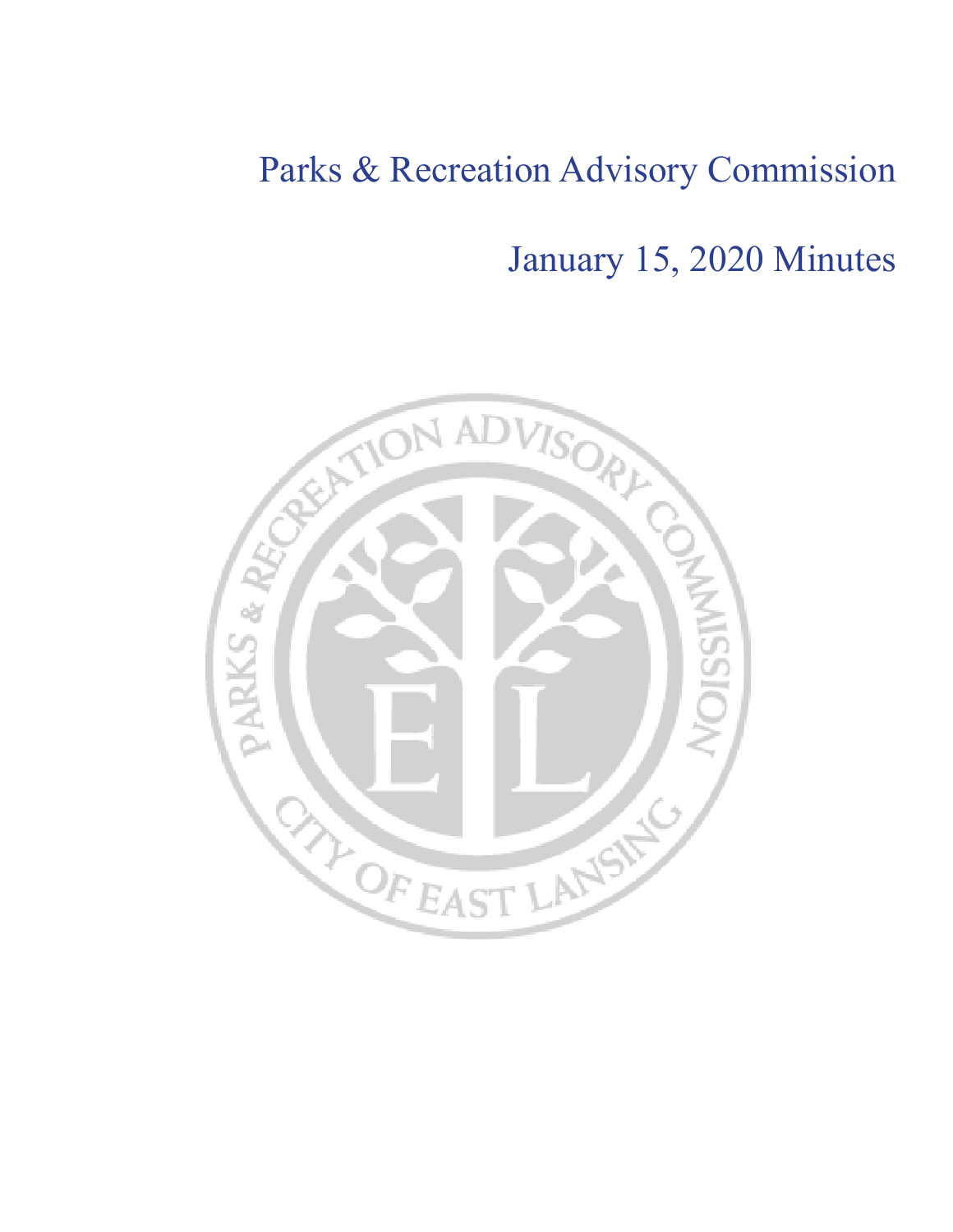

**MEMBERS** Pam Weil, Chair Charles Overbey, Vice Chair EJ Buss Merly Heidemann Jon Novello Alex Smith

> **City Council Liaison Jessy Gregg**

> > **Staff Liaison** Tim McCaffrey (517) 319-6867

**City of East Lansing DEPARTMENT OF PARKS, RECREATION AND ARTS** 410 Abbot Road East Lansing, MI 48823

> (517) 337-1731 www.cityofeastlansing.com

# **Parks & Recreation Advisory Commission**

**Quality Services for a Quality Community** 

### **MEETING MINUTES**

January 15, 2020 7:00 P.M. Hannah Community Center 819 Abbot Rd, Room 211

#### **1) Call to Order**

The meeting was called to order at 7:00 p.m. by the Vice Chair, Pam Weil. The meeting was held at the Hannah Community Center, 819 Abbot Road, Room 211.

#### **2) Roll Call**

Present: Pam Weil, Merle Heidemann, Chuck Overbey, EJ Buss, and Jon Novello City Council Liaison: Jessy Gregg City Staff: Tim McCaffrey, Wendy Longpre and Jane Stone

#### **3) Approval of Minutes**

The minutes of the November 20, 2019 meeting were approved as distributed.

#### **4) Approval of Agenda**

The January 15, 2019 agenda was approved as distributed.

#### **5) Public Comment**

Andrew Thal, 638 Baldwin Court, East Lansing, shared results of a survey he conducted in the Glencairn Neighborhood with regard to a desire for a dog park in the neighborhood. A printed copy of the results were provided to each of the Commissioners. Parks and Recreation Director, Tim McCaffrey stated he will set up a meeting with Andrew to discuss this topic further.

Ann Hill, 685 Buteo Drive, East Lansing, was in attendance.

Nathan Triplett shared with the Commission that he and his family have moved out of East Lansing and he is no longer eligible to serve on the Commission. Nathan acknowledged the Commission for all of their hard work and shared appreciation for the time he served on the Parks and Recreation Advisory Commission.

#### **6) Business Items**

#### **a) Election of Officers**

Weil opened with request for nominations for Chair. Buss nominated Weil for Chair. The nomination was supported by Heidemann. There were no other nominations.

Yeas – Buss, Overbey, Heidemann, Novello Nos – None

Weil requested nominations for Vice Chair. Buss nominated Overbey for Vice Chair. The nomination was supported by Weil. There were no other nominations.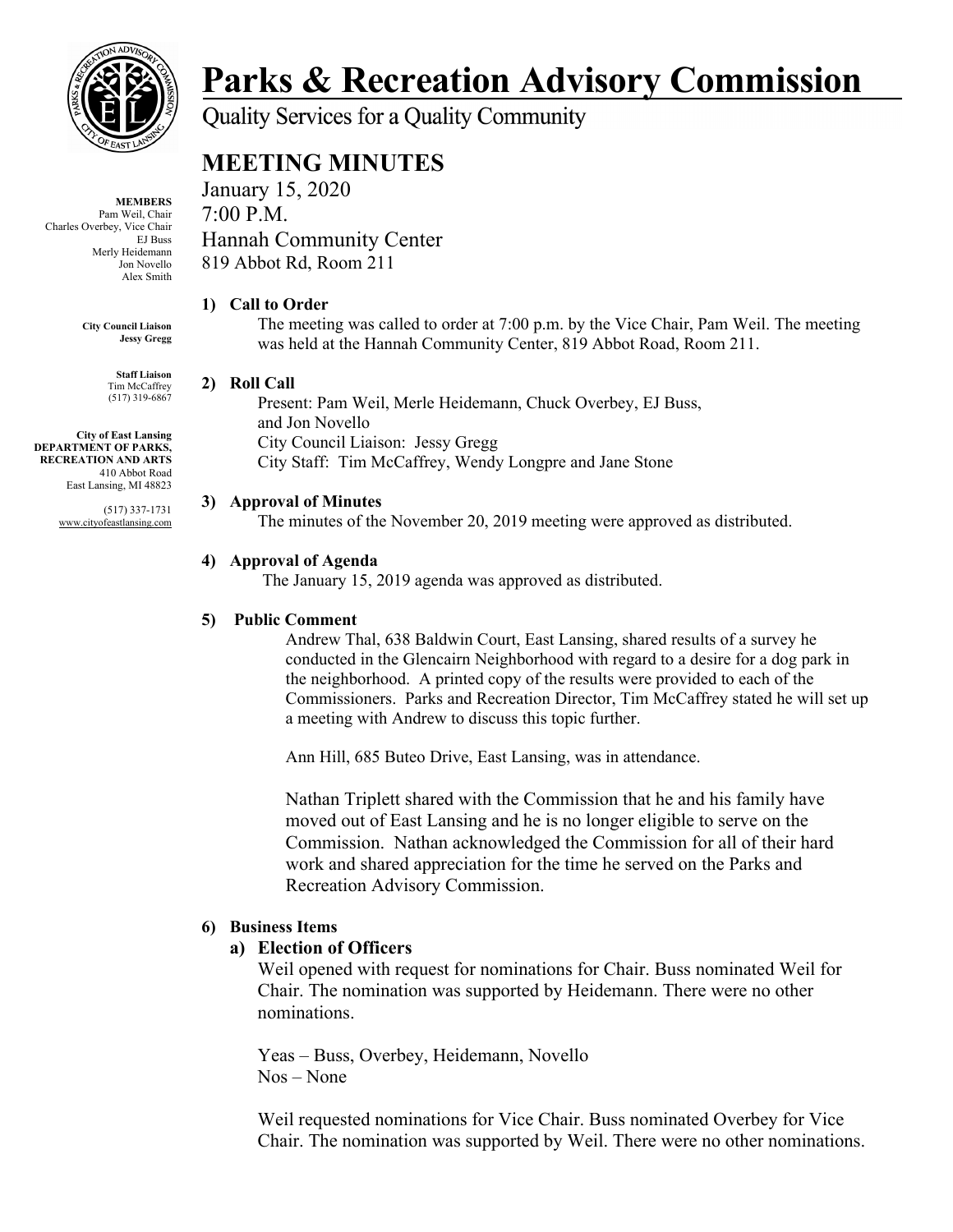Yeas – Buss, Heidemann, Novello, Weil Nos – None

#### **b) 2020 Schedule of Meetings**

After a brief discussion, the 2020 schedule of meetings was approved with a change to the December meeting date. The Commission will meet on the 2<sup>nd</sup> Wednesday, December 9.

#### **c) 2020 NRTF Grant Request Suggestions**

Staff reviewed options for a 2020 NRTF grant submission. Patriarche Park Tennis/Pickleball Court renovations is recommended for the 2020 project consideration. Considerations are also being give to projects for the Recreation Passport grant and a small grant application with the NRTF for 2020. Additional details will be provided at the next meeting.

#### **d) Park Projects Update**

Longpre provided a brief PowerPoint presentation and answered questions of the Commission.

#### **7) Staff Communications – Director's Report – Tim McCaffrey**

- **a)** McCaffrey shared information and extended an invitation to Commission Members to attend the mParks Conference on Wednesday, January 29 at the Suburban Collection Showcase in Novi.
- **b)** Farmers Market Committee Liaison

McCaffrey shared that Gary Beaudoin had served as the Parks and Recreation Advisory Commission liaison to the Farmers Market Committee before his term expired. McCaffrey asked if anyone from the Commission would be interested in filling the liaison position. After discussion it was decided that Jon Novello would serve as the liaison.

- **c)** McCaffrey shared that the Park Stewardship program has been in contact with the Burcham Park neighborhood and will be scheduling a work day to clean up the natural area/trail in Burcham Park.
- **d)** McCaffrey shared that staff had communicated via email with Glencairn neighborhood residents in follow up to the conversation at the December 2019 Commission meeting regarding the request for a dog park in their neighborhood.
- **e)** McCaffrey shared with the Commission that staff is continuing communication with regard to the future funding recommendations of the East Lansing Hannah Community Center Committee.

#### **8) Commissioner Communications**

- **a)** Council Member Jessy Gregg provided an update on the deer cull that is being considered in the City.
- **9) Meeting was adjourned at 8:35 p.m.**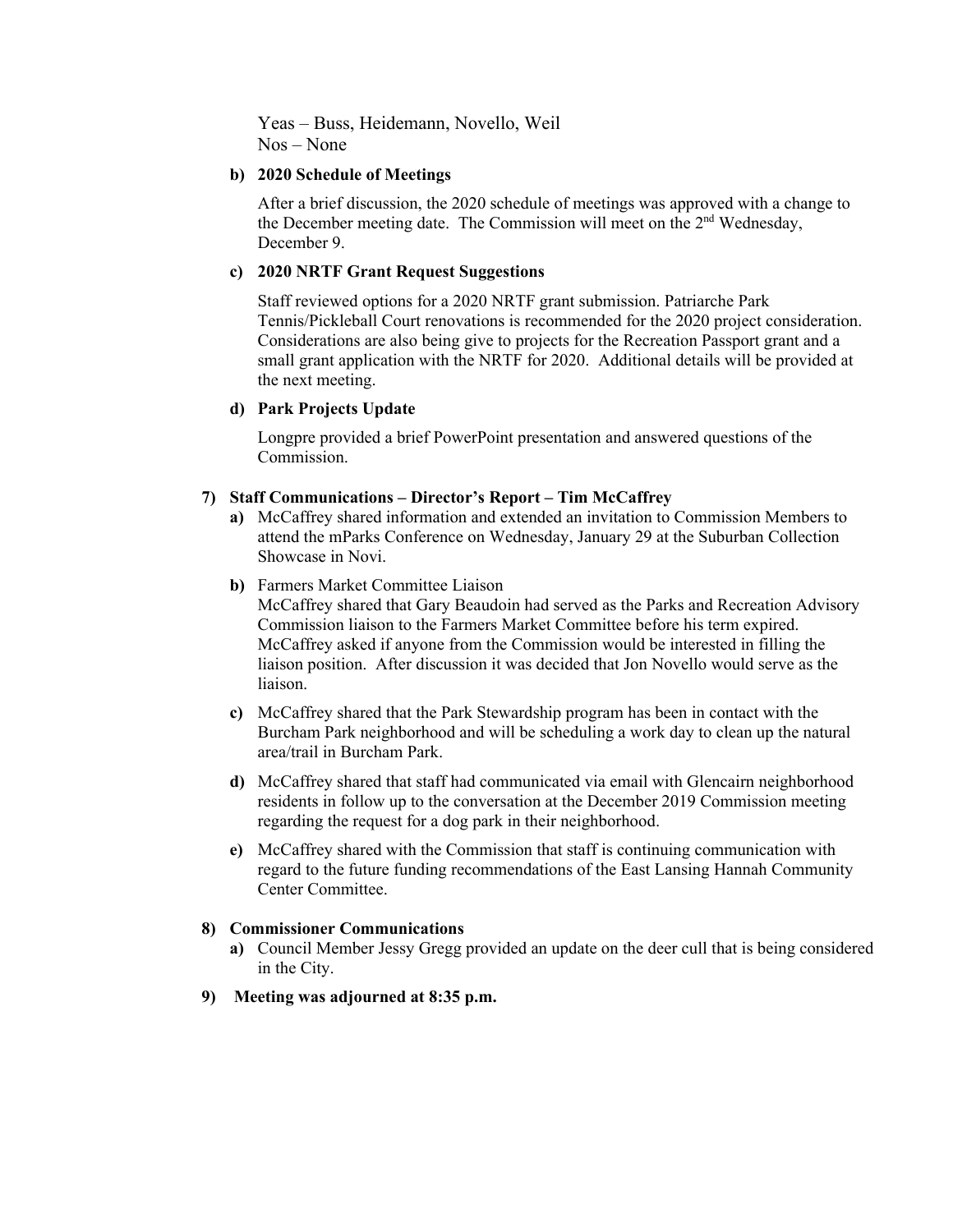### Attendance Log